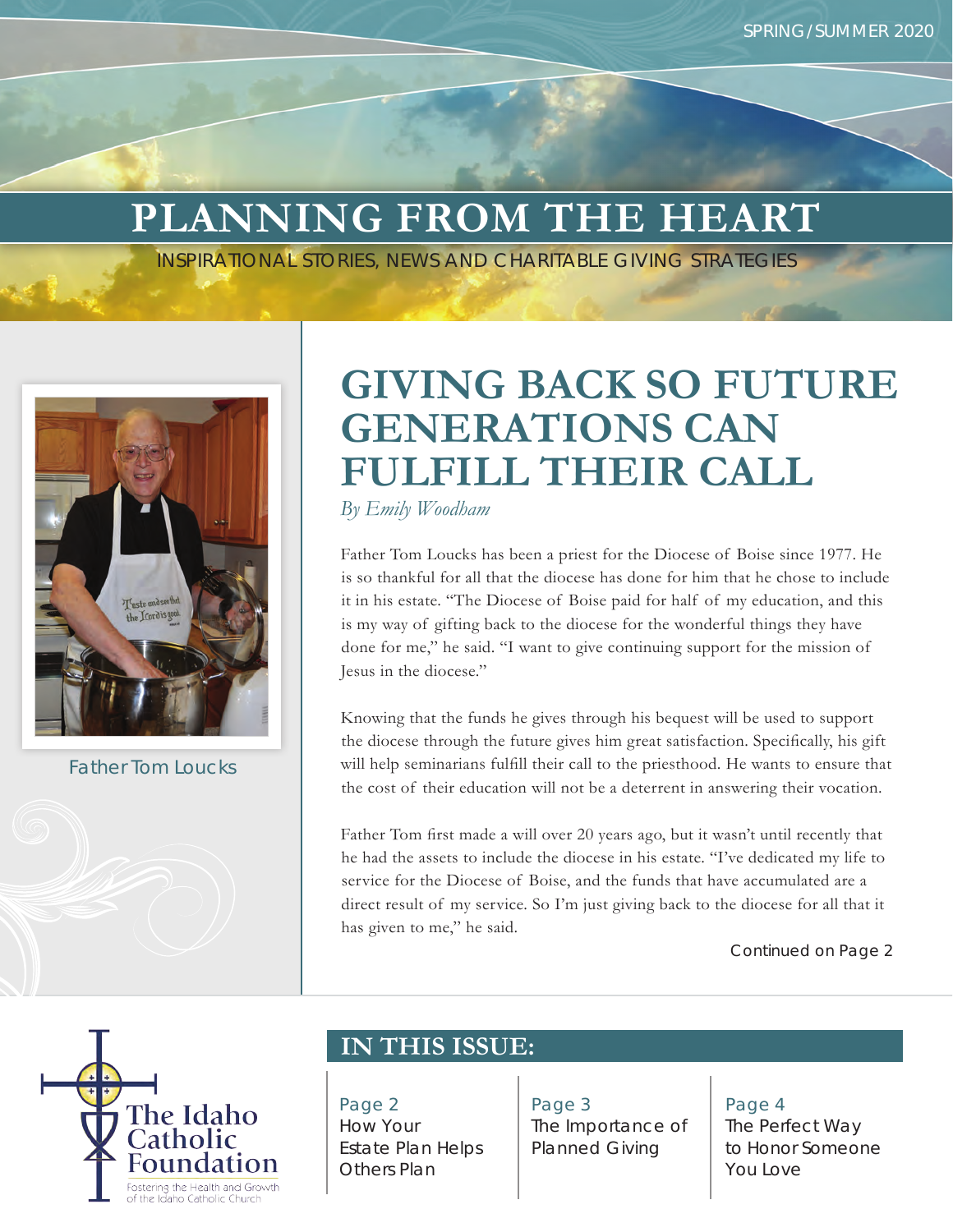

## **GIVING BACK SO FUTURE GENERATIONS CAN FULFILL THEIR CALL**

#### *Continued from Page 1*

He hopes that others will also remember the diocese in their wills to continue its important work for future generations.

Like Father Tom, you can help seminarians fulfill their call to the priesthood—and support the mission of the Catholic Church—with a gift in your estate plan. To learn more, please contact Margaret Hampton at hampton@rcdb.org or (208) 342-1311, Ext. 5139.

# **HOW YOUR ESTATE PLAN HELPS OTHERS PLAN**

Talking about estate planning may be uncomfortable, but it's critically important for those you leave behind.

When you created your estate plan, you took time and care to craft it to meet your goals and serve as a testament to who you are, your values and the legacy you want to leave. Communicating your plan clearly and honestly with your loved ones gives you and them peace of mind.

You may want to let your family know about your end-of-life wishes, such as having anointing of the sick as well as a traditional funeral Mass. By planning ahead and putting it in writing, you are making a statement to your loved ones about what was most important to you during your lifetime—your Catholic faith. Some children may be hoping for an inheritance from you to fund their own children's education or buy a house. Sharing your plans allows them to make their future plans accordingly.

If you've included a gift to the Catholic Church in your estate plan, please let us know. Like your loved ones, it helps the Church plan for our future so we can better meet our most pressing needs and continue to build up the Kingdom of God. More than half of people who leave charitable gifts in their wills do not notify the organization, leaving the charity at risk for not receiving the gift.

### Helpful Conversation Tips

Here are a few useful suggestions to help you navigate the conversation:

- Be honest about your intentions and the reasons behind your decisions. Let your loved ones know why you want them to be aware of your future plans.
- Choose a comfortable environment, relatively free of stress. No one works well under pressure, so be sure to allow everyone enough time to discuss.
- Remind everyone the importance of the conversation. This can be as simple as an anecdote of a family who mishandled an estate because they failed to discuss their plans with each other.
- Remember that it's an ongoing discussion. A lot can change that will affect your estate plan. Communicate periodically as your plan is updated.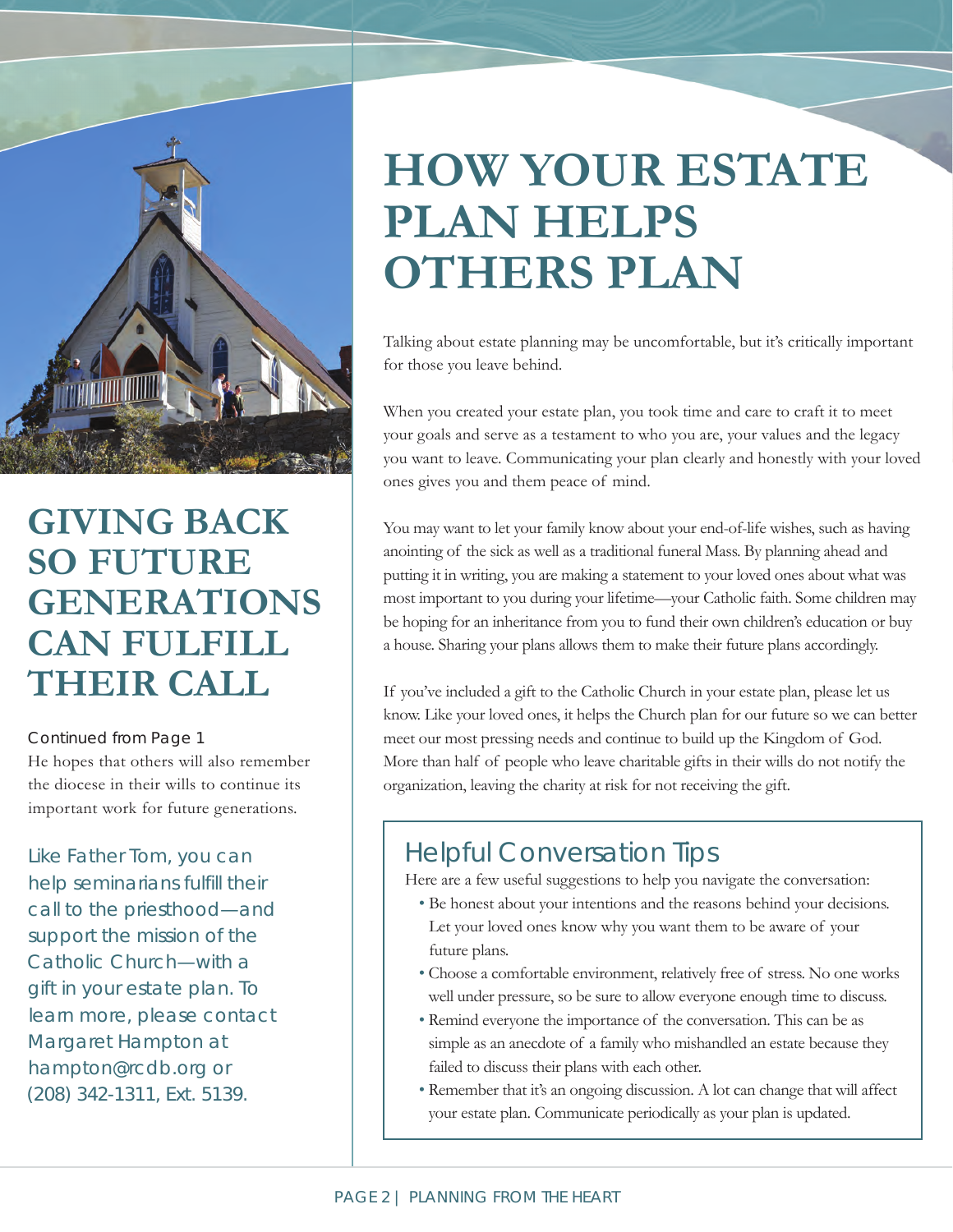

# **THE IMPORTANCE OF PLANNED GIVING**

At the Idaho Catholic Foundation, we rely on donations from friends like you to carry out the Church's important work and Catholic mission.

But what about the future? Though we've accomplished a lot, there's still much left for us to do. Planned gifts help us get there.

When you make a planned gift to the Catholic Church, you:

- Provide us with solid financial footing
- Help us plan for the future with confidence
- Ensure we can adjust our offerings to meet the changing needs of those we serve

There are several ways you can make a planned gift to the Church, many of which offer you benefits in return. Some popular gifts include:

- **Giving a gift in your will or living trust.** This gift costs you nothing today and is easy to change as needed.
- **Naming the Church as a beneficiary of your retirement plan assets.** A simple form is all that's needed to make this gift.
- **Donating appreciated stock.** When you give stock that is worth more now than when you bought it, you can avoid capital gains tax.
- **Establishing a life income gift.** Give a gift and receive steady income in return. You may even qualify for a tax deduction in the year you make your gift.

### Join the Legacy Society of the Idaho Catholic Foundation

The Legacy Society thanks our parishioners who have remembered the Roman Catholic Diocese and/or their parish, school or other Catholic entity in Idaho through their estate plan. These parishioners have agreed to be the **"Legacy"** angels of our parish family on earth and in Heaven. You may choose to remain anonymous with your estate gift, and you can modify or revoke it at any time.

The **Legacy Society** offers a number of benefits to its members including: special remembrance of all members at the Bishop's annual Mass for Legacy Society members as well as your name remembered in our prayers and memorialized in a special way.

To learn more, we would be happy to speak with you in confidence, with no obligation. Have you already included the Church in your estate plan? Please let us know so we can thank you properly.